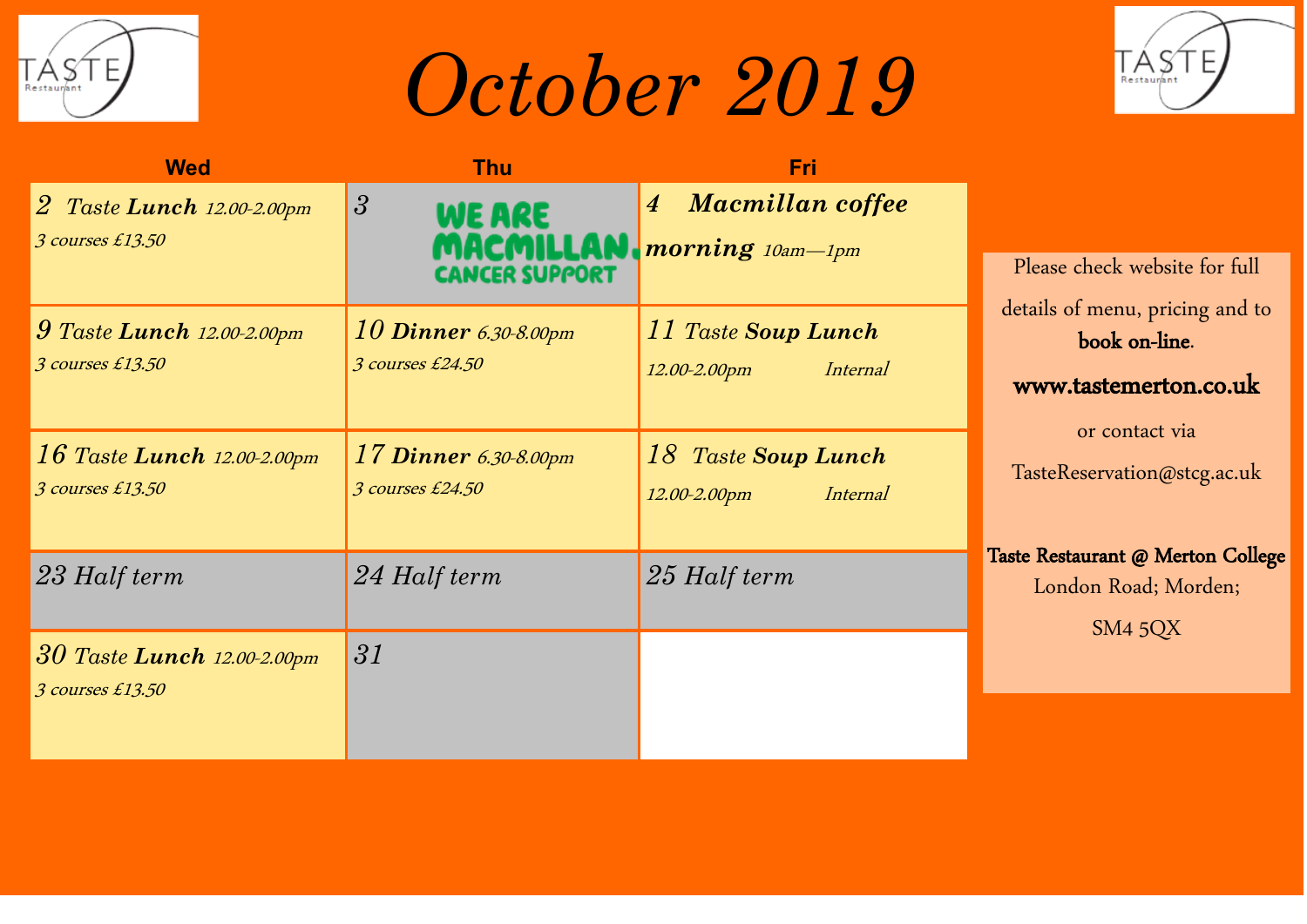

## *November 2019*



| <b>Wed</b>                                           | <b>Thu</b>                                                           | <b>Fri</b>                                                     |                                                                  |
|------------------------------------------------------|----------------------------------------------------------------------|----------------------------------------------------------------|------------------------------------------------------------------|
|                                                      |                                                                      | 1 Taste Lunch 12.00-2.00pm<br>3 courses £13.50                 | Please check website for full<br>details of menu, pricing and to |
| 6 Taste Lunch $12.00 - 2.00$ pm<br>3 courses £13.50  | 7                                                                    | 8<br>Taste Lunch 12.00-2.00pm<br>3 courses £13.50              | book on-line.<br>www.tastemerton.co.uk<br>or contact via         |
| $13$ Taste Lunch $12.00-2.00$ pm<br>3 courses £13.50 | 14                                                                   | $15$ Taste Lunch $12.00-2.00$ pm<br>3 courses £13.50           | TasteReservation@stcg.ac.uk<br>Taste Restaurant @ Merton Col-    |
| 20 Private Event                                     | 21                                                                   | 22 Taste Buffet Lunch<br>12.00-2.00pm £11.95                   | lege London Road; Morden;<br>SM4 5QX                             |
| 27 Taste Lunch 12.00-2.00pm<br>3 courses £13.50      | 28 Thanksgiving<br>$\textbf{Dinner}$ 6.30-8.00pm<br>3 courses £24.95 | $29$ Taste Thanksgiving Lunch<br>12.00-2.00pm 3 courses £15.00 |                                                                  |